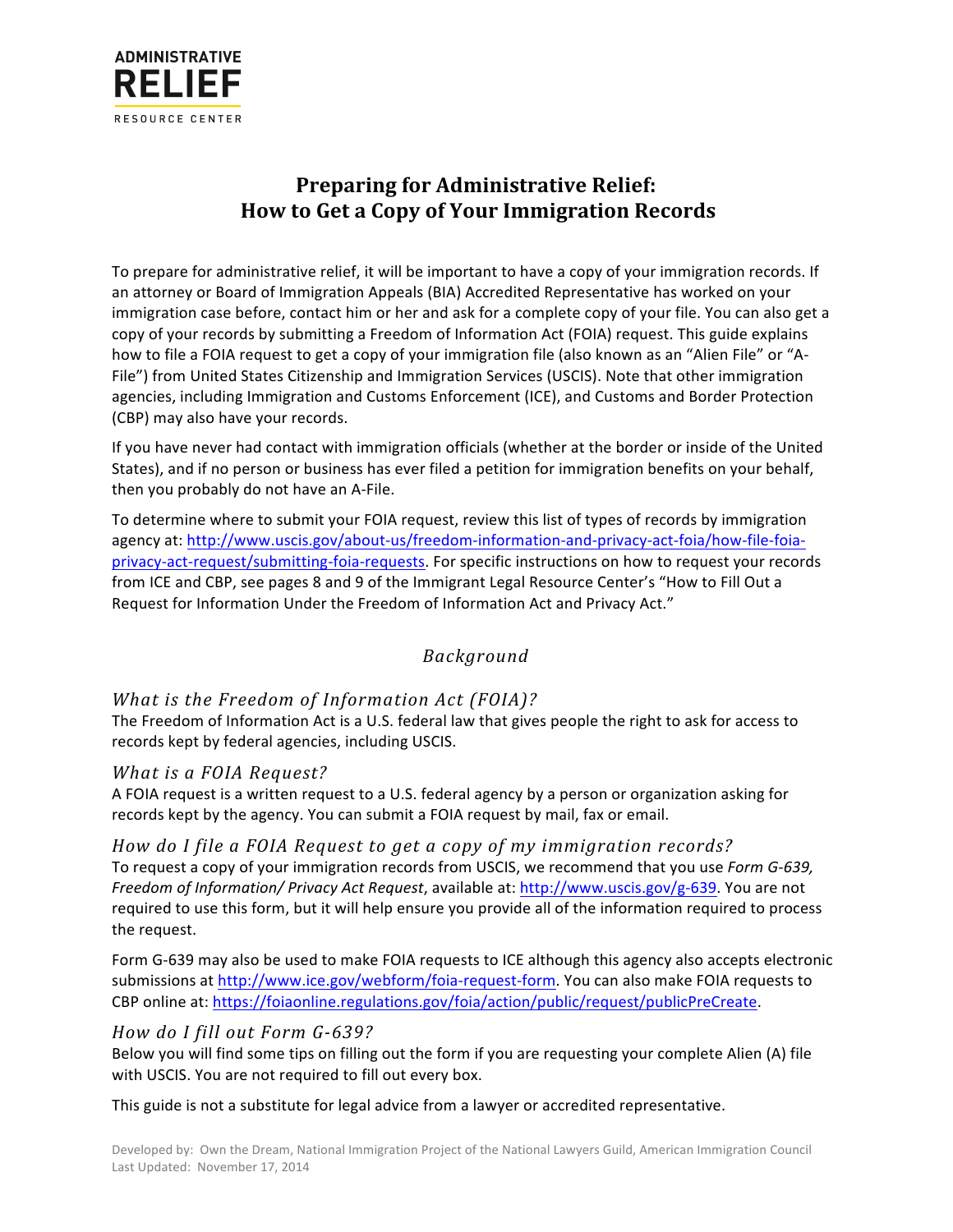# 1. Type of Request

Mark the box for the type of request you are making. If you are not a U.S. citizen or "green card" holder and are requesting your own records, mark the first option:

X Freedom of Information Act (FOIA): I am not a U.S. citizen/Lawful Permanent Resident and I am requesting my own records.

# 2. Description of Record(s) Requested:

What records are you requesting? Mark "Complete Alien File (A-File)."

#### X Complete Alien File (A-File)

- You are not required to explain why you are making the request.
- Write your full name, A# (if known), country and date of birth. Check your information on any immigration records you may have to make sure it is consistent.
- If applicable, write in a receipt number where it says "Petition or Claim Receipt  $#$ " this can be from a prior work permit ("Card #") or immigration receipt notice.
- This information will help USCIS find your records. You are not required to provide information about how you entered the U.S. or the names of family members.

## 3. Subject of Record Consent to Release Information

Since you are requesting your own records, you are the "requester" and the "subject of record." Mark "All of my records."



#### All of my records

Print your name, sign and date. By signing you give permission to USCIS to release your information to the person making the request.

## 4. Verification of Identity

- Complete the ENTIRE section for USCIS to verify that you are who you say you are.
- You have two options regarding your signature. Either 1) take the unsigned form and sign it in front of a notary OR 2) sign under the penalty of perjury where it says "Executed in the United States" (if you are in the US when you apply).

## **5. Requester Information**

Since you are requesting your own records, sign where it says "Signature of Requester;" you do not have to fill out the rest of the form.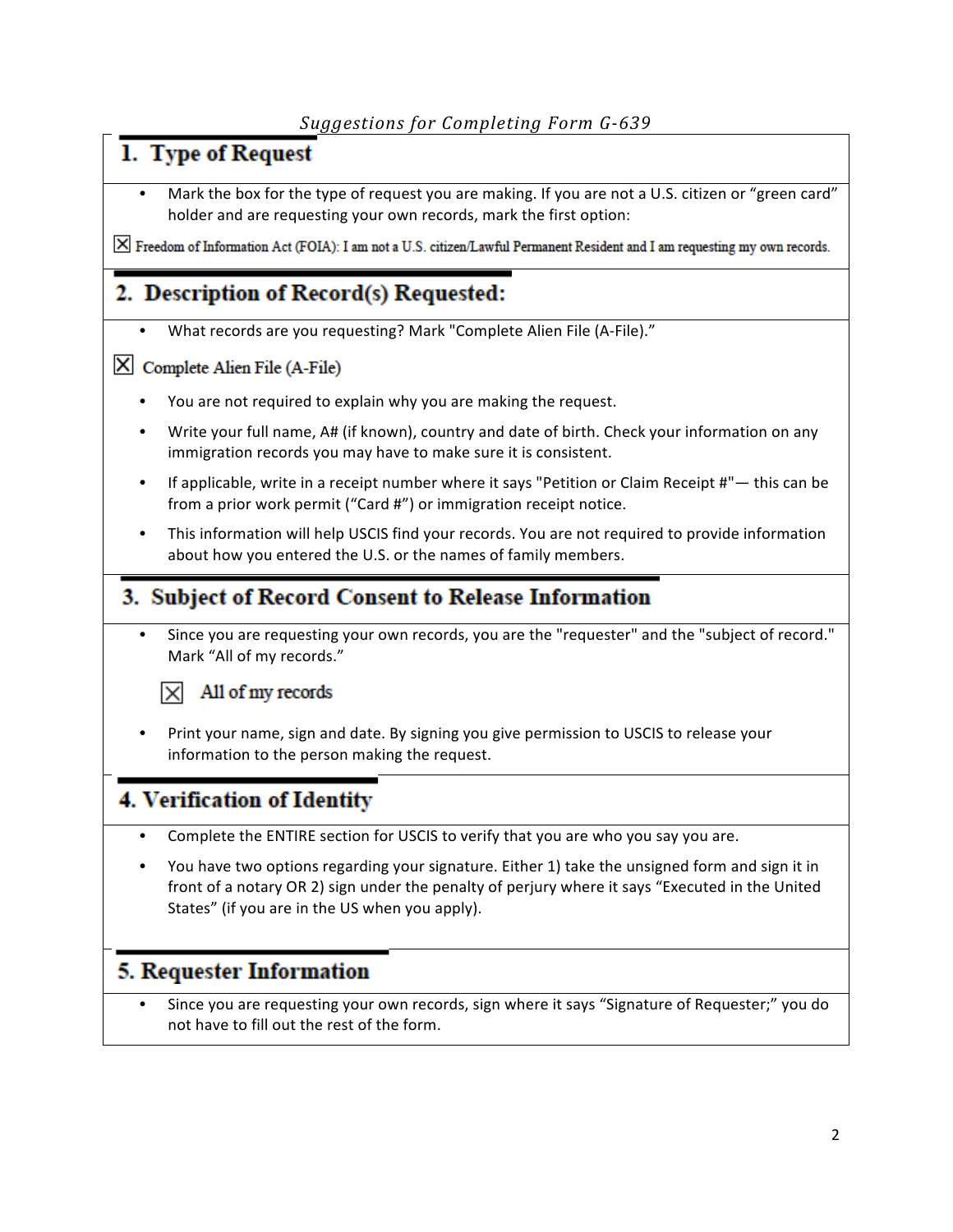*Double Check*

- Have you signed in three places (sections 3, 4 and 5), if you are requesting your own records?
- Have you verified that all of the information on the form is accurate?
- Write "N/A" or "None" as applicable in boxes you left blank.

*Where do I send the completed form?* You can send the form by mail, fax or email.

> By **regular mail**, send the request to: U.S. Citizenship and Immigration Services National Records Center, FOIA/PA **Office** P. O. Box 648010 Lee's Summit, MO 64064-8010

For **Overnight or Certified Mail** send to: U.S. Citizenship and Immigration Services National Records Center, FOIA/PA **Office** 150 Space Center Loop, Suite 300 Lee's Summit, MO 64064-2139



**Email** 

If you are able to scan the form with your notarized signature or signature made under penalty of perjury, attach it to an e-mail and send it to uscis.foia@dhs.gov.

**Fax** to: 816-350-5785 

Always double-check the USCIS website for the most up-to-date filing address before you send your FOIA request: http://www.uscis.gov/about-us/freedom-information-and-privacy-act-foia/how-file-foiaprivacy-act-request/how-file-foiapa-request. 

### Are *there any filing fees?*

There is no initial fee to make a FOIA request. USCIS provides people with the first 100 pages free of charge and has been providing digitally scanned copies of people's files. If any fees are required, however, you will receive a separate letter with a specific amount and instructions for payment.

### *How long does this process take?*

The current average processing time is around a month, but processing times vary. You can use the Control Number indicated in your *FOIA request Acknowledgement Letter* to check the status of your case at https://www.dhs.gov/check-status-your-foia-request.

### *Is there any way to expedite the process?*

If your case is in immigration court you can ask that your FOIA request be put on the expedited track called Track 3. To receive Track 3 priority processing, you must include one of the following documents with your FOIA request:

- Form I-862, Notice to Appear, documenting your future scheduled hearing before the immigration judge; or
- Form I-122, Order to Show Cause, documenting your future scheduled hearing before the immigration judge; or